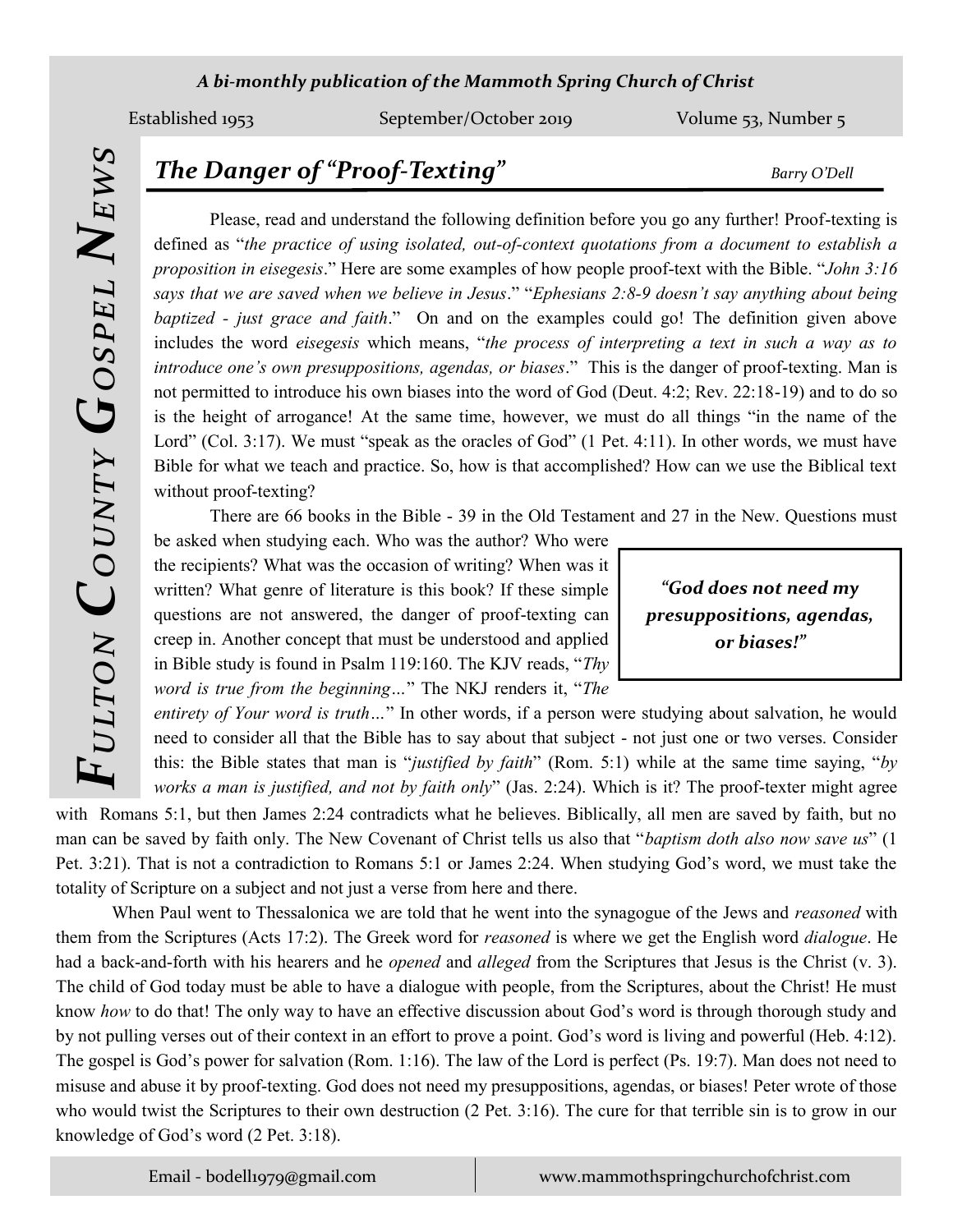## *Properly Using the Old Testament Tim Kidwell - Branson church of Christ - Branson, MO*

Why study the Old Testament? We know that the Law of Moses is no longer binding (Col. 2:14). We also understand that only the gospel of Christ has the power to save a person from sin (Rom. 1:16). So, why not dedicate all our time to the study of the New Testament? In order to properly understand the New Testament a person must first be able to discern the Old Testament. The apostle Paul stressed to the church at Rome the need to understand the Old Law. He wrote, "For whatever things were written before were written for our learning, that we through the patience and comfort of the Scriptures might have hope" (Rom. 15:4). Failure to distinguish between the Old and New Covenants is one of the greatest sources of error in the denominational world.

In Paul's second letter to the young evangelist, Timothy, he stressed the importance of studying both the Old and New Testament. The apostle wrote, "All Scripture is given by inspiration of God, and is profitable for doctrine, for reproof, for correction, for instruction in

righteousness, that the man of God may be complete, thoroughly equipped for every good work" (2 Tim. 3:16). The word *inspired* (God breathed) is never used in the Bible in reference to a purely human document. It is used principally in the New Testament in

reference to the Old Testament writings (1 Tim. 5:17-18). Timothy did not have a New Testament from which to read and study, but Paul said that from childhood Timothy had known the Holy Scriptures, which were able to make him wise for salvation through faith which is in Christ Jesus (2 Tim. 3:15). How did the study of the Old Testament help Timothy to develop faith in Jesus? The answer: "Therefore the law was our tutor to bring us to Christ, that we might be justified by faith" (Gal. 3:24).

Those who properly understand the Old Testament know that Jesus is found throughout its pages. Concerning the prophesied Messiah, Philip proclaimed to Nathaniel, "We have found Him of whom Moses in the law, and also the prophets wrote" (John 1:45). Jesus also used the Old Testament to prove He was the Christ. Regarding the Lord's ministry Luke wrote, "And beginning at Moses and all the Prophets, He expounded to them in all the Scriptures the things concerning Himself" (Lu. 24:27).

In order to properly use the Old Testament one must first accurately understand its message. It is more important to understand God's plan of salvation than it is

to win a trivial pursuit game by answering the most Bible fact questions. The Bible is a book of progressive development. Anyone taking a random approach in studying the Old Testament, without a basic understanding of its historical progression, will be confused. There is a reason Genesis is the first book and Malachi is the last. God planned the layout of His writings. Genesis, the first book of the Bible, is a book of beginnings: The beginning of earth and outer space (Gen. 1:1). The beginning of biological and human life (Gen. 1:26-27). The beginning of sin and death (Rom. 5:12). The beginning of an answer to sin (Gen. 3:15). Every book of the Old Testament points directly or indirectly toward the coming of the Lord. Old Testament scholars refer to this as "Christological thrust," or, "Christ centered." Understanding this flow allows a person to comprehend God's plan of redemption through Jesus which involved the Hebrew nation. To properly study the Old Testament one must understand that we do not live under the legislation of the Old Covenant. But, it is

need for a Savior and provides prophetic proof concerning His identity. *"Wherefore the law was our schoolmaster to bring us unto Christ, that we might be*

*justified by faith" (Gal. 3:24)*

The Old Testament can be divided into four divisions: Law (5 books), History (12 books), Poetry (5 books), and Prophecy (17 books).

invaluable in understanding man's

These 39 books span a history of approximately 3,600 years. Most of the Old Testament is a record of the relationship between God and the Hebrew nation. God promised Abraham, the first Hebrew (Gen. 14:13), that he would be the father of a great nation and that through his seed the Savior of the world would be born (Gen. 22:18; Mat. 1:1). From the time man sinned until the day Jesus was born approximately 4000 years passed. Why did God wait so long to send a Savior into the world to redeem man from his sin? The apostle Paul tells us that "the fullness of time" had to come (Gal. 4:4). That is, when everything was exactly right by God's timing, Jesus would be born. In man's journey through time his understanding of sin, and therefore a need for a Savior, matured. God also addressed the Gentile nations during this time frame proving He cared for all people. The Gentiles would eventually be grafted into the family of God (Rom. 9-11). This would occur during the Christian dispensation. The Old Testament should be loved and studied. The best place to start in your study of the Old Testament is "in the beginning" (Gen. 1:1).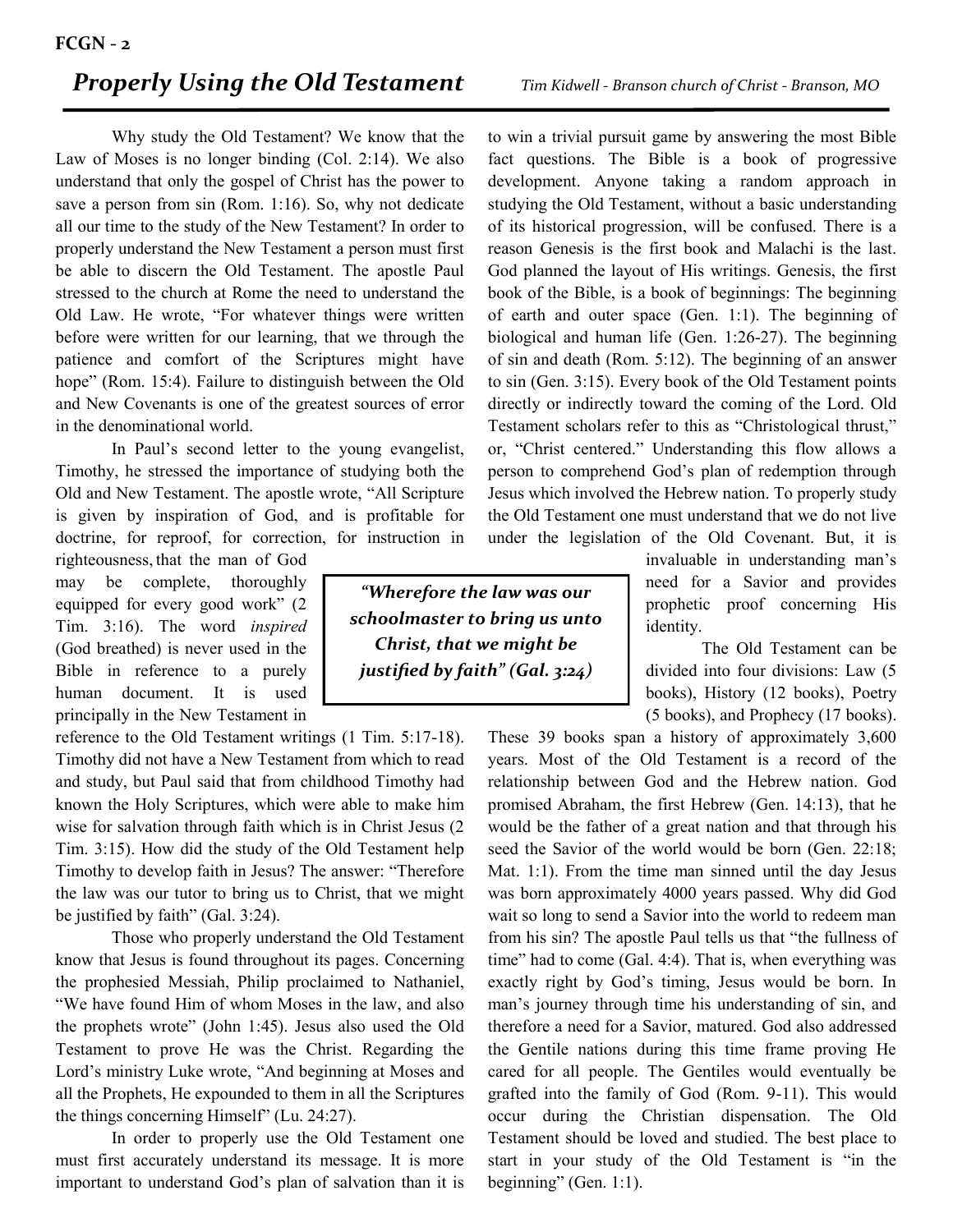## *New Testament - Law or Love Letter? John Sales - Dexter church of Christ - Dexter, KY*

For far too long the question asked in the title has puzzled many. As in all things of a spiritual nature, let us strive to learn and apply Bible answers to Bible questions. Let us put off preconceived notions, opinions, and doctrines of man and rush head and heart towards that inspired word which is able to save the soul. Let us begin in the Old Testament. One cannot grasp or understand the New without a working knowledge of the Old (Rom. 15:4). Isaiah 2:1-4 prophesied of a new law that would come out of Zion and a new word from the Lord that would go forth from Jerusalem. Very quickly we can deduce that this cannot be a reference to the Law of Moses, as it was brought in at Mt. Sinai. This first law, a law of sin and death, was given in the wilderness. The new law spoken of by Isaiah is one of peace and life and its place of origin was Jerusalem. Luke wrote of this same law in 24:46-49. Consider Luke 24:47, *"that repentance and remission of sins should be preached in His name among all nations, beginning at* 

*Jerusalem."* But even then, this new law, was yet in the future. Hence, in Luke 24:49 Jesus, after clearing up any question of authority, gave the eleven the command to tarry in Jerusalem until

they would be "endued with power (authority) from on high." This is also spoken of in John 16:7-13.

Next, consider Acts 1:8, "*But ye shall receive power, after that the Holy Ghost is come upon you: and ye shall be witnesses unto me both in Jerusalem, and in all Judaea, and in Samaria, and unto the uttermost part of the earth."* Remember Isaiah 2:1-4 - the location is right, the time is right, and the new law was about to come. Acts 2:4 records the pouring out of the Holy Spirit as promised by Jesus and prophesied by Joel. Upon being accused of drunkenness, Peter referenced Joel's prophecy (Acts 2:14-21). The crowd heard the gospel, was cut to the heart, *"Then Peter said unto them, Repent, and be baptized every one of you in the name of Jesus Christ for the remission of sins, and ye shall receive the gift of the Holy Ghost"* (Acts 2:38). Notice verse 41, *"Then they that gladly received his word were baptized: and the same day there were added unto them about three thousand souls."* And the account does not end there! In the following verses we see that they "continued steadfastly in the apostles' doctrine, and in fellowship and in the breaking of bread and in prayers."

*"Law is not without love, nor is love without law, because God is just."*

They "continued daily with one accord," there was a "singleness of heart" as they praised God even growing in favor of all the people (Acts 2:42-47). There are no coincidences in scripture. There is a very distinct reason Luke waits till now to mention their addition to the church. Those of whom we have been reading heard, believed, repented, confessed, and were baptized. They then continued in the doctrine given by the apostles. They were in fellowship one with another, both in the breaking of bread as well as in singleness of heart. This new law, the Messianic age, the kingdom of Christ and His church was no longer in the stage of prophecy. It was ushered in, proclaimed, and began right where Isaiah told us it would. Over and over in the book of Acts we see the giving and obeying of the new law (2:41; 4:4; 5:14; 6:1; 8:6; 12:24). These terms are non-negotiable and binding. Indeed there is a new law! A new command. The old law was nailed to the cross (Col. 2:14) Christ fulfilled the Old (Matt. 5:17) Jesus

> took away the first in order to establish the second (Heb. 10:9).

> We should be thankful and shout from the rooftops concerning the love of God in the bringing in of this new covenant/law. Not a law

given to Moses for a particular physical nation, but a perfect law given by the apostles. They spoke by the authority of the Holy Spirit and we can understand it boldly and without confusion. Also, we cannot fail to mention that this new law is not written on tablets of stone, but in the hearts of men. It is a law of faith (Rom. 3:27) It is the law of Christ (Gal. 6:1-2). We today are under it (1 Cor. 9:21). As Paul wrote, if we are to be among those who desired "to be complete," we must walk by the same rule/standard (Phil. 3:15-16). Law is not without love, nor is love without law because God is just. Solomon wrote, "*Let us hear the conclusion of the whole matter: Fear God, and keep his commandments: for this is the whole of man"* (Ecc. 12:13). Man has not changed. God has not changed, but His law has. However, we have assurance that His law will not change again (Heb. 1:1-2; 13:8). The question is, are you willing to change? Be a doer, and not just a hearer (Matt. 7:21-23; Lk. 8:19-21; Jas. 1:22-25). The New Testament is both law and a love-letter. I am thankful beyond words for it and that I can obey it. All made possible by the love of God and the sacrifice of my Lord.